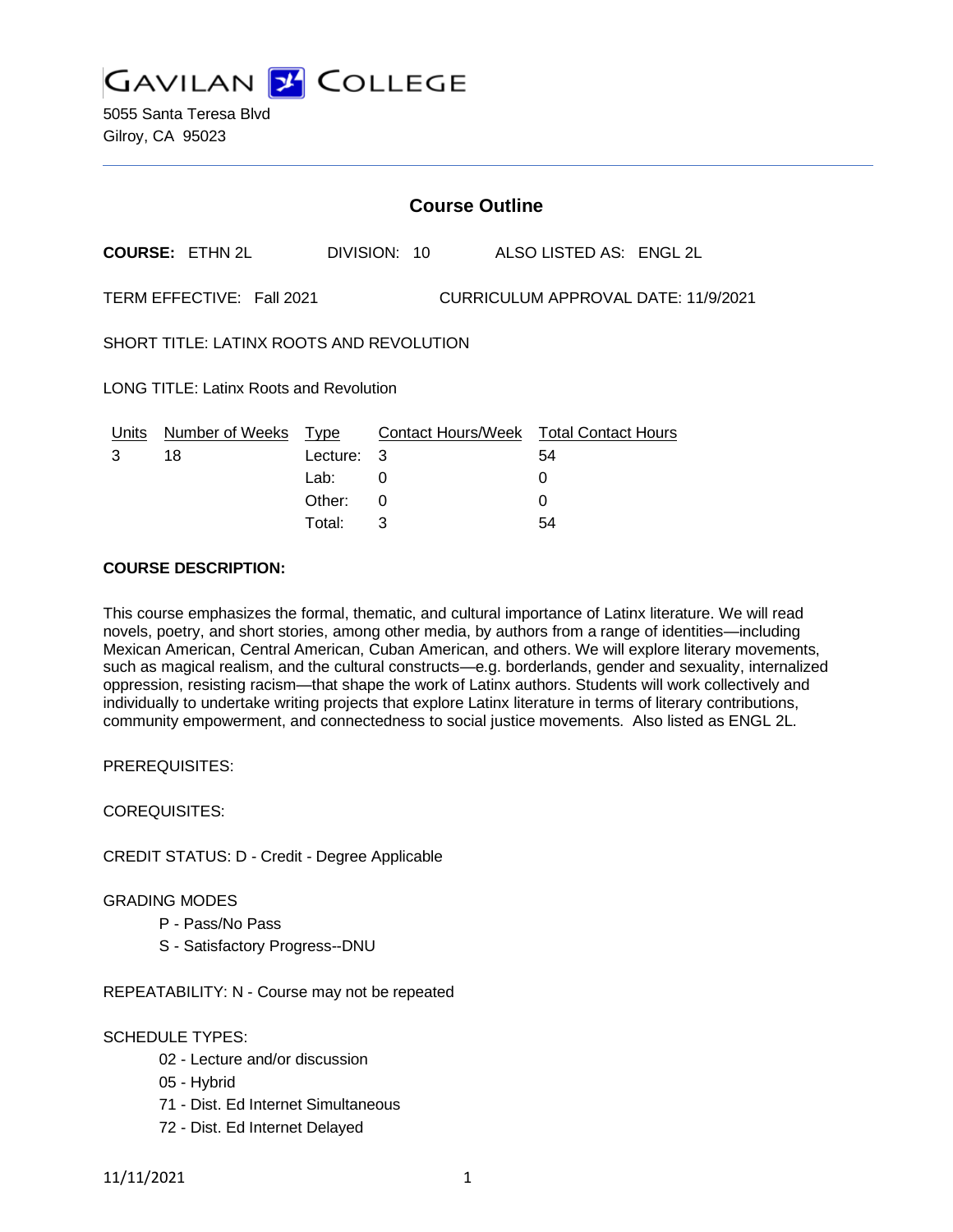# **STUDENT LEARNING OUTCOMES:**

By the end of this course, a student should:

1. Examine Latinx literature as a means to understand historic and contemporary issues of race, racism, and resistance.

2. Analyze Latinx literature within a critical framework.

3. Understand and analyze the historical, social, and cultural value of Latinx works of literature.

## **COURSE OBJECTIVES:**

1. Describe how Latinx authors, works, and readers contribute to anti-racist practices and movements to build a diverse, just, and equitable society beyond the classroom.

2. Describe how struggle, resistance, social justice, solidarity, and liberation are represented in Latinx literature and are relevant to current social issues in the Latinx community.

3. Critically discuss the representation in Latinx literature of the intersection of race and ethnicity with other forms of difference affected by hierarchy and oppression, such as class, gender, sexuality, religion, spirituality, national origin, immigration status, ability, and/or age.

4. Analyze and articulate concepts of ethnic studies in Latinx literature, including but not limited to race and ethnicity, racialization, equity, ethno-centrism, white supremacy, self-determination, liberation, decolonization and anti-racism.

5. Analyze critical events in the histories, cultures, and intellectual traditions, lived-experiences and social struggles as represented in Latinx literature with a particular emphasis on agency and group-affirmation.

# **CONTENT, STUDENT PERFORMANCE OBJECTIVES, OUT-OF-CLASS ASSIGNMENTS**

Curriculum Approval Date: 11/9/2021

6 Hours

Introduction, with an examination of gender, to the first Chicanx writers in the context of American colonization of Texas which set in motion profound changes for the native Mexican populations including property loss, political and economic subordination, and assaults on both cultural and religious practices.

Introduction of groundbreaking Latinx writers and their cultural and literary influence on Latinx American authors.

6 Hours

Students will be introduced to and will practice applying political literary theories--such as postcolonial criticism, culture studies, new historicism, feminist criticism, psychoanalysis, Marxist criticism, and lesbian, gay, and queer criticism--to Latinx works of literature.

7 Hours

Borders

Students will explore and problematize the creation and conceptualizations of the border(lands) in twentieth and twenty-first century Chicanx and Latinx literature from a range of genres and cultural expressions including poetry, fiction, memoirs, novels, film, and performance, along with recent literary and cultural theory works.

7 Hours

**Immigration** 

Through literature, we will explore how immigration politics and economics have shaped the lives of Latinx Americans with themes including, but not limited to: nationalism and citizenship, exploitation of labor, discrimination and racism, identity and fluidity, social inequality, cultural citizenship, border politics and violence.

7 Hours

**Culture** 

We will explore how Latinx literature both reflects and creates culture as writers navigate both physical and conceptual borderlands. The role mainstream American pop culture plays in the perpetuation of eurocentrism, white supremacy, exclusion, and the stereotyping of Latinx Americans will be examined in contrast to Latinx literature, pop culture, and the real lives and experiences of the Latinx community.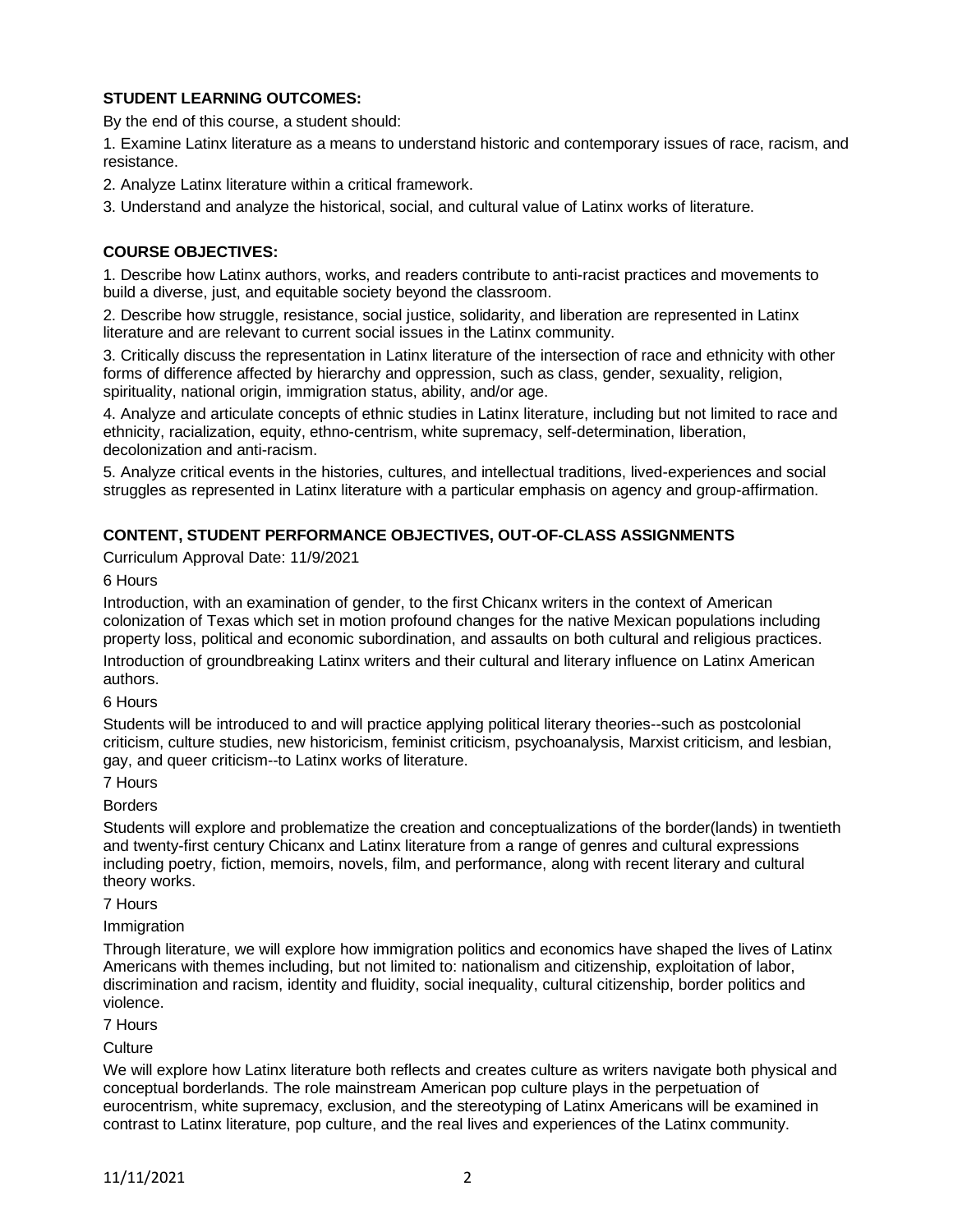# 7 Hours

Family, Gender, and Language

We will explore themes of acculturation, familismo, machismo, and marianismo within Latinx literature and the way writers from immigrant and American-born backgrounds navigate gender roles and the pressures of American society. Of particular importance is how Latinx Americans live in two realms--Spanish and English--and have created a space for a third realm (Spanglish). Racism, particularly in education and the workplace, will be examined for its influence on family dynamics, language, and gender.

### 7 Hours

### Crime and Punishment

We will examine the relationship between crime and Latinx literature: how writers use stories about the law to express ideas of humanity and their views of the criminal justice system; and the interplay between law and morality. We will explore how the systematic and blatant racism of the legal system impacts undocumented immigrants, males in disenfrancished/gang-affiliated communities, and women and children who suffer abuse.

### 7 Hours

### Identity and Resistance

In response to social movements such as MEChA, feminism, LGBTQ+, and abolishing ICE, we will explore how Latinx literature both reflects and advocates for social change, not only transforming a racist society but traditionally held beliefs and practices in Latinx culture. We will seek to understand how writers have reimagined borders and claimed a unique and authentic voice in the fight for social justice.

# **METHODS OF INSTRUCTION:**

Lectures, seminars, textbooks, discussion.

# **OUT OF CLASS ASSIGNMENTS:**

Required Outside Hours: 108 Assignment Description: Readings, Essays, Research Papers and Projects, Seminar Projects

### **METHODS OF EVALUATION:**

Writing assignments Percent of total grade: 60.00 % Essays, Journals, Discussion Boards Other methods of evaluation Percent of total grade: 40.00 % Presentations, Criticism Projects, Research Projects, Group Projects, Seminar Group Work.